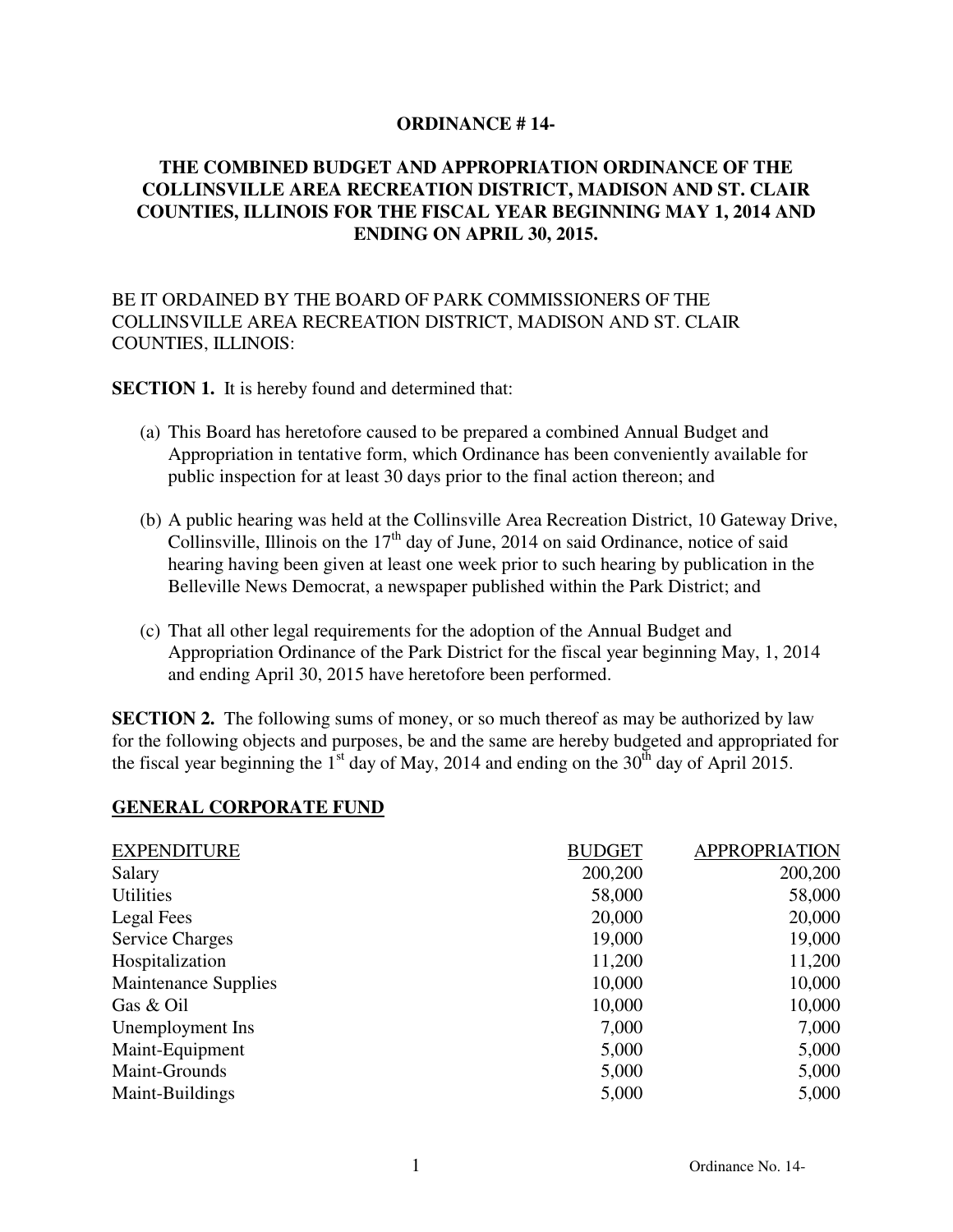| <b>Office Supplies</b>             | 4,000   | 4,000   |
|------------------------------------|---------|---------|
| <b>Sundry Expense</b>              | 3,500   | 3,500   |
| Dues & Subscriptions               | 3,500   | 3,500   |
| <b>Other Professional Services</b> | 3,500   | 3,500   |
| Rentals                            | 3,000   | 3,000   |
| Maint-Vehicles                     | 3,000   | 3,000   |
| <b>Trash Removal</b>               | 2,500   | 2,500   |
| Telephone                          | 2,000   | 2,000   |
| Cell Phone                         | 1,500   | 1,500   |
| Chemicals                          | 1,000   | 1,000   |
| Advertising                        | 1,000   | 1,000   |
| Printing                           | 1,000   | 1,000   |
| <b>Purchases for Resale</b>        | 1,000   | 1,000   |
| Equipment                          | 1,000   | 1,000   |
| <b>Safety Supplies</b>             | 1,000   | 1,000   |
| Postage                            | 700     | 700     |
| Training                           | 500     | 500     |
| <b>Freight Charges</b>             | 300     | 300     |
| <b>First Aid Supplies</b>          | 250     | 250     |
| License Fees                       | 15      | 15      |
| TOTAL GENERAL CORP EXPENDITURES    | 384,655 | 384,655 |

## **RECREATION FUND**

| <b>EXPENDITURE</b>          | <b>BUDGET</b> | <b>APPROPRIATION</b> |
|-----------------------------|---------------|----------------------|
| Salary                      | 222,000       | 222,000              |
| <b>Contracted Services</b>  | 50,000        | 50,000               |
| Utilities                   | 40,000        | 40,000               |
| Hospitalization             | 20,700        | 20,700               |
| Gas & Oil                   | 10,000        | 10,000               |
| <b>Program Supplies</b>     | 10,000        | 10,000               |
| <b>Maintenance Supplies</b> | 6,500         | 6,500                |
| Unemployment Ins            | 6,000         | 6,000                |
| Maint-Equipment             | 5,000         | 5,000                |
| Maint-Grounds               | 5,000         | 5,000                |
| Advertising                 | 5,000         | 5,000                |
| Printing                    | 5,000         | 5,000                |
| Maint-Buildings             | 4,000         | 4,000                |
| Postage                     | 3,500         | 3,500                |
| <b>Trash Removal</b>        | 3,000         | 3,000                |
| Dues & Subscriptions        | 2,280         | 2,280                |
| <b>Service Charges</b>      | 2,000         | 2,000                |
| Rentals                     | 2,000         | 2,000                |
| Telephone                   | 2,000         | 2,000                |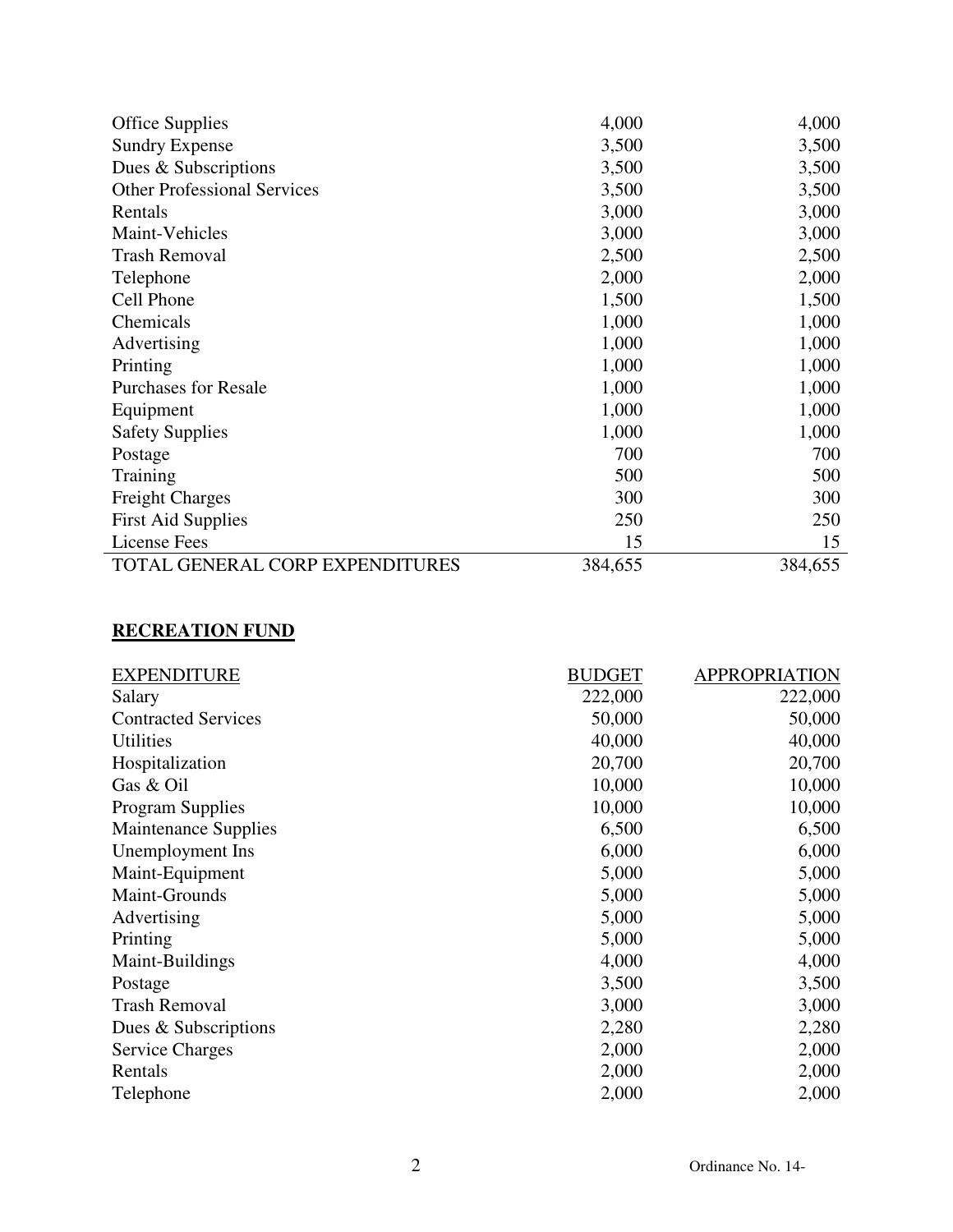| <b>Other Professional Services</b> | 1,500   | 1,500   |
|------------------------------------|---------|---------|
| <b>Office Supplies</b>             | 1,000   | 1,000   |
| Refunds                            | 1,000   | 1,000   |
| <b>Sundry Expense</b>              | 700     | 700     |
| Cell Phone                         | 650     | 650     |
| Training                           | 500     | 500     |
| <b>Safety Supplies</b>             | 250     | 250     |
| <b>First Aid Supplies</b>          | 250     | 250     |
| License Fees                       | 75      | 75      |
| TOTAL RECREATION EXPENDITURES      | 409,905 | 409,905 |

# **AQUATIC FUND**

| <b>EXPENDITURE</b>                 | <b>BUDGET</b> | <b>APPROPRIATION</b> |
|------------------------------------|---------------|----------------------|
| Salary                             | 328,500       | 328,500              |
| <b>Utilities</b>                   | 75,000        | 75,000               |
| Maint-Equipment                    | 36,000        | 36,000               |
| Chemicals                          | 26,000        | 26,000               |
| Advertising                        | 20,000        | 20,000               |
| Training                           | 15,000        | 15,000               |
| <b>Sundry Expense</b>              | 12,000        | 12,000               |
| <b>Program Supplies</b>            | 7,500         | 7,500                |
| Hospitalization                    | 7,000         | 7,000                |
| <b>Maintenance Supplies</b>        | 7,000         | 7,000                |
| Uniforms                           | 6,000         | 6,000                |
| Rentals                            | 3,500         | 3,500                |
| <b>Legal Fees</b>                  | 3,000         | 3,000                |
| <b>Purchases for Resale</b>        | 3,000         | 3,000                |
| Unemployment Ins                   | 2,500         | 2,500                |
| Printing                           | 2,500         | 2,500                |
| Telephone                          | 2,500         | 2,500                |
| <b>Other Professional Services</b> | 2,500         | 2,500                |
| Dues & Subscriptions               | 2,000         | 2,000                |
| <b>Office Supplies</b>             | 2,000         | 2,000                |
| Refunds                            | 2,000         | 2,000                |
| <b>Travel Expense</b>              | 2,000         | 2,000                |
| <b>Trash Removal</b>               | 1,300         | 1,300                |
| Maint-Grounds                      | 1,200         | 1,200                |
| Maint-Buildings                    | 1,000         | 1,000                |
| <b>Service Charges</b>             | 1,000         | 1,000                |
| Cell Phone                         | 1,000         | 1,000                |
| <b>Safety Supplies</b>             | 1,000         | 1,000                |
| <b>First Aid Supplies</b>          | 1,000         | 1,000                |
| Equipment                          | 1,000         | 1,000                |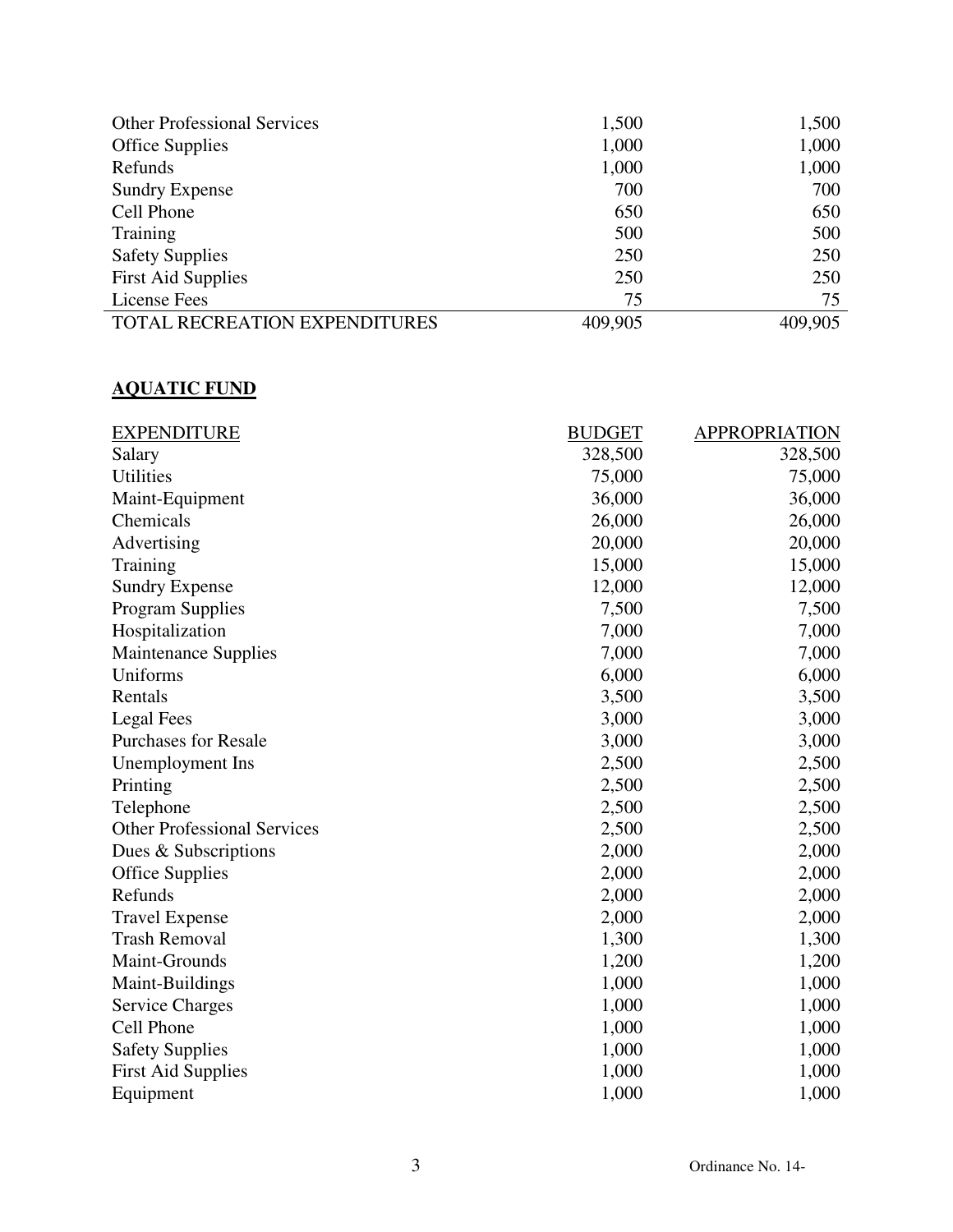| Postage                    | 600     | 600     |
|----------------------------|---------|---------|
| Meeting Expense            | 500     | 500     |
| Gas & Oil                  | 300     | 300     |
| License Fees               | 200     | 200     |
| <b>Freight Charges</b>     | 100     | 100     |
| TOTAL AQUATIC EXPENDITURES | 577,700 | 577,700 |

### **MUSEUM FUND**

| <b>EXPENDITURE</b>                 | <b>BUDGET</b> | <b>APPROPRIATION</b> |
|------------------------------------|---------------|----------------------|
| Salary                             | 77,600        | 77,600               |
| <b>Maintenance Supplies</b>        | 12,000        | 12,000               |
| Maint-Grounds                      | 6,000         | 6,000                |
| <b>Utilities</b>                   | 4,600         | 4,600                |
| Maint-Equipment                    | 4,000         | 4,000                |
| <b>Meeting Expense</b>             | 4,000         | 4,000                |
| <b>Program Supplies</b>            | 3,000         | 3,000                |
| Rentals                            | 3,000         | 3,000                |
| Maint-Vehicles                     | 3,000         | 3,000                |
| <b>Plant Materials</b>             | 2,500         | 2,500                |
| Animal Feed & Vet Care             | 2,500         | 2,500                |
| Dues & Subscriptions               | 2,430         | 2,430                |
| Maint-Buildings                    | 2,000         | 2,000                |
| Bldg & Perm Improvements           | 2,000         | 2,000                |
| <b>Trash Removal</b>               | 1,700         | 1,700                |
| <b>Purchases for Resale</b>        | 1,500         | 1,500                |
| Advertising                        | 1,400         | 1,400                |
| <b>Office Supplies</b>             | 1,200         | 1,200                |
| Uniforms                           | 1,000         | 1,000                |
| Equipment                          | 1,000         | 1,000                |
| Gas & Oil                          | 1,000         | 1,000                |
| Telephone                          | 500           | 500                  |
| <b>Other Professional Services</b> | 500           | 500                  |
| <b>Service Charges</b>             | 500           | 500                  |
| <b>Safety Supplies</b>             | 500           | 500                  |
| Printing                           | 400           | 400                  |
| Cell Phone                         | 360           | 360                  |
| Refunds                            | 350           | 350                  |
| <b>Travel Expense</b>              | 300           | 300                  |
| Postage                            | 250           | 250                  |
| <b>License Fees</b>                | 100           | 100                  |
| <b>Freight Charges</b>             | 50            | 50                   |
| TOTAL MUSEUM EXPENDITURES          | 141,240       | 141,240              |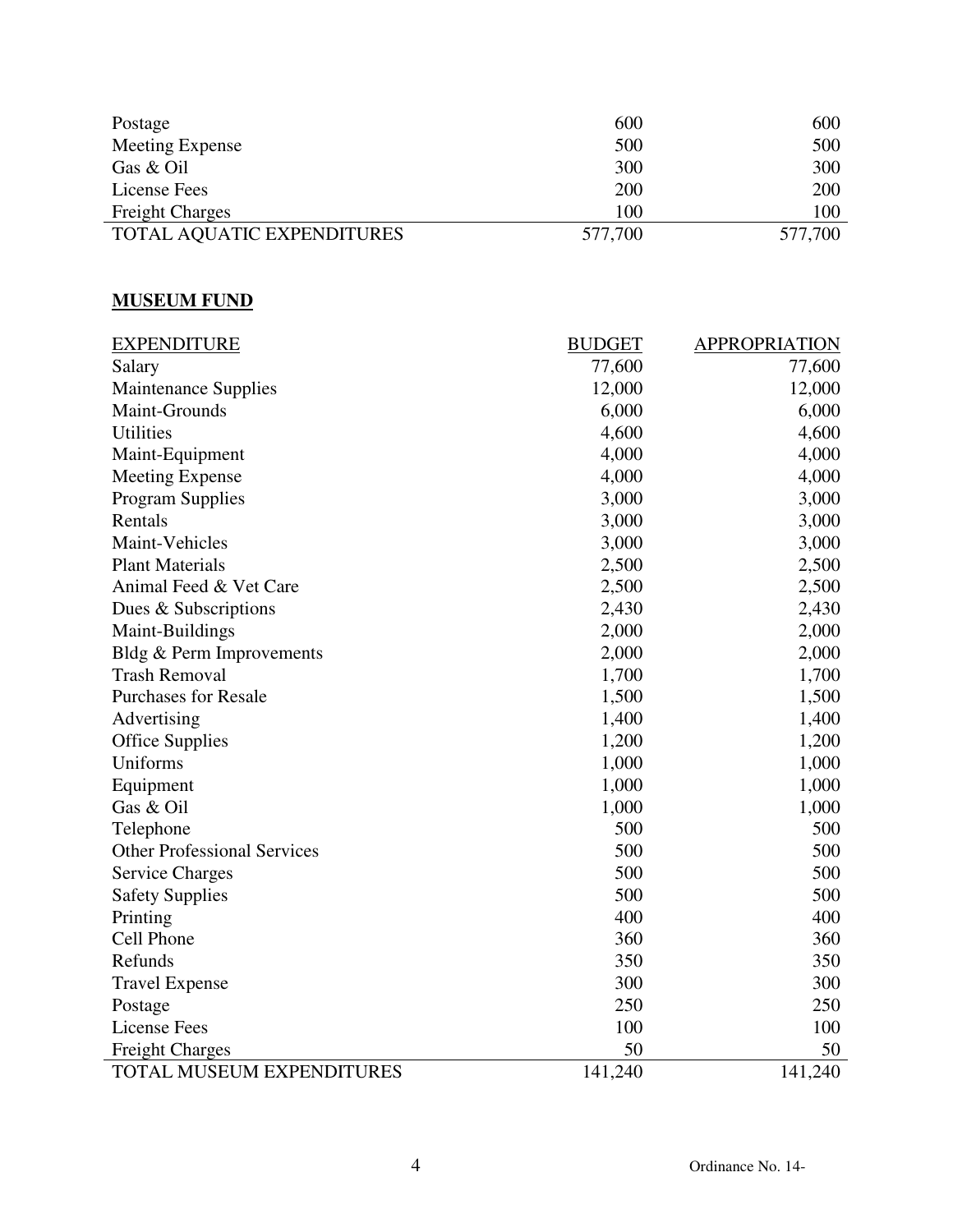### **GOLF FUND**

| <b>EXPENDITURE</b>                 | <b>BUDGET</b> | <b>APPROPRIATION</b> |
|------------------------------------|---------------|----------------------|
| Salary                             | 335,000       | 335,000              |
| <b>Purchases for Resale-Bar</b>    | 100,000       | 100,000              |
| Utilities                          | 50,000        | 50,000               |
| Lease-Golf                         | 49,200        | 49,200               |
| Purchases for Resale-Pro           | 35,000        | 35,000               |
| Chemicals                          | 32,800        | 32,800               |
| Maint-Grounds                      | 32,570        | 32,570               |
| Hospitalization                    | 30,000        | 30,000               |
| Maint-Equipment                    | 24,250        | 24,250               |
| Gas & Oil                          | 19,200        | 19,200               |
| <b>Sales Tax Payments</b>          | 18,000        | 18,000               |
| Unemployment Ins                   | 15,000        | 15,000               |
| Advertising                        | 12,000        | 12,000               |
| <b>Sundry Expense</b>              | 10,000        | 10,000               |
| <b>Maintenance Supplies</b>        | 8,200         | 8,200                |
| Dues & Subscriptions               | 4,280         | 4,280                |
| Maint-Buildings                    | 4,000         | 4,000                |
| <b>Driving Range Supplies</b>      | 4,000         | 4,000                |
| Uniforms                           | 3,500         | 3,500                |
| <b>Program Supplies</b>            | 3,000         | 3,000                |
| <b>Trash Removal</b>               | 2,800         | 2,800                |
| <b>Plant Materials</b>             | 2,700         | 2,700                |
| Telephone                          | 2,500         | 2,500                |
| Rentals                            | 2,200         | 2,200                |
| <b>Other Professional Services</b> | 2,000         | 2,000                |
| <b>Service Charges</b>             | 2,000         | 2,000                |
| Printing                           | 2,000         | 2,000                |
| <b>License Fees</b>                | 2,000         | 2,000                |
| <b>Legal Fees</b>                  | 2,000         | 2,000                |
| Equipment                          | 1,800         | 1,800                |
| <b>Office Supplies</b>             | 1,000         | 1,000                |
| <b>Travel Expense</b>              | 1,000         | 1,000                |
| Maint-Vehicles                     | 800           | 800                  |
| <b>Safety Supplies</b>             | 700           | 700                  |
| Postage                            | 500           | 500                  |
| Training                           | 500           | 500                  |
| <b>Meeting Expense</b>             | 200           | 200                  |
| <b>First Aid Supplies</b>          | 200           | 200                  |
| Refunds                            | 100           | 100                  |
| <b>Freight Charges</b>             | 100           | 100                  |
| TOTAL GOLF EXPENDITURES            | 817,100       | 817,100              |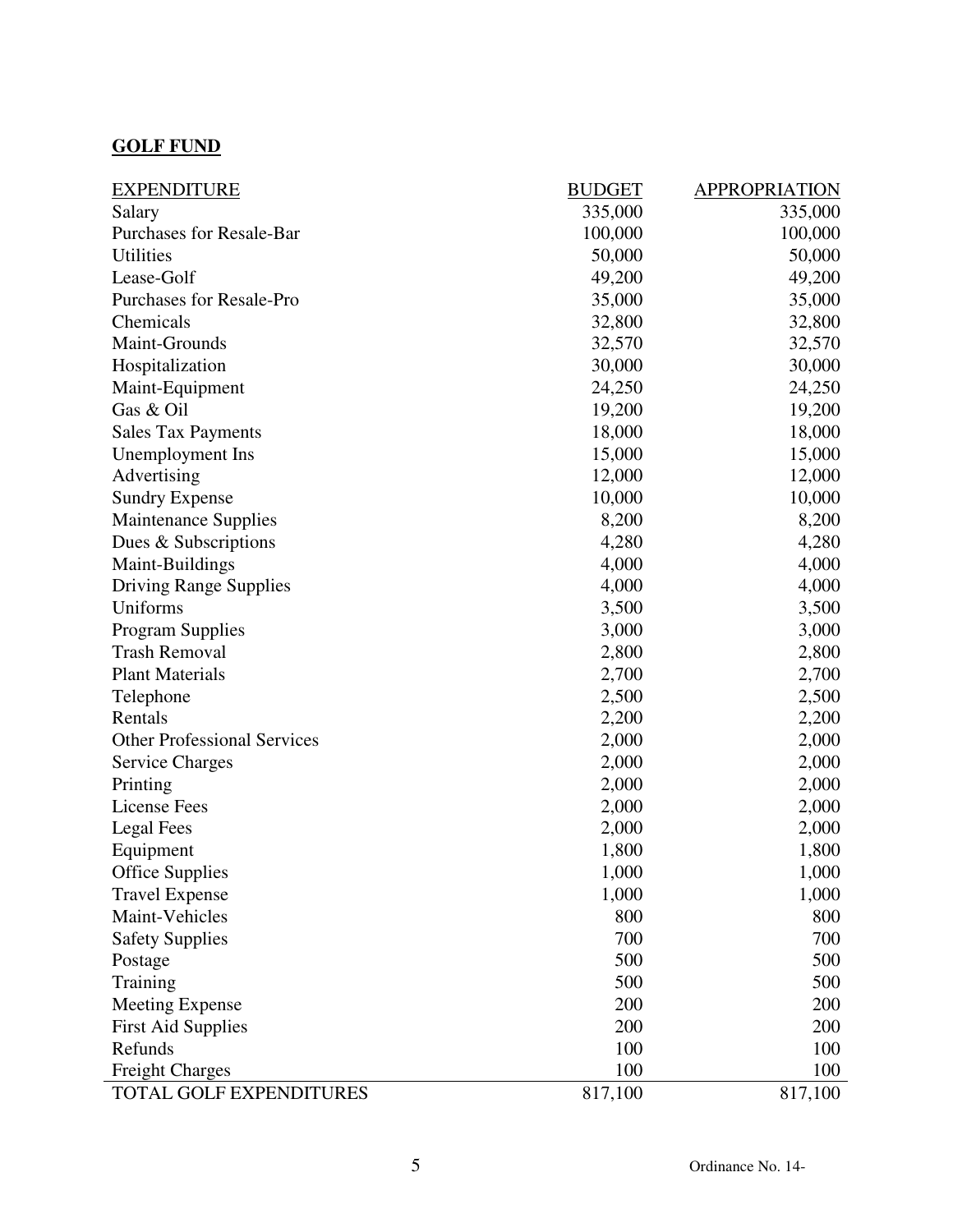# **CAPITAL IMPROVEMENT FUND**

| <b>EXPENDITURE</b>                | <b>BUDGET</b> | <b>APPROPRIATION</b> |
|-----------------------------------|---------------|----------------------|
| Building and Ground Improvements  | 1,183,579     | 1,183,579            |
| Capital Equipment                 | 100,00        | 100,00               |
| TOTAL CAPITAL IMPROVEMENT         |               |                      |
| <b>EXPENDITURES</b>               | 1,283,579     | 1,283,579            |
| <b>SOCIAL SECURITY FUND</b>       |               |                      |
| <b>EXPENDITURE</b>                | <b>BUDGET</b> | <b>APPROPRIATION</b> |
| Social Security Tax               | 86,500        | 90,000               |
| Other                             | 6,900         | 6,900                |
| <b>TOTAL SOCIAL SECURITY</b>      |               |                      |
| <b>EXPENDITURES</b>               | 93,400        | 96,000               |
| <b>WORKER'S COMPENSATION FUND</b> |               |                      |
| <b>EXPENDITURE</b>                | <b>BUDGET</b> | <b>APPROPRIATION</b> |
| Insurance                         | 47,000        | 47,000               |
| <b>TOTAL WORKER'S COMP</b>        |               |                      |
| <b>EXPENDITURES</b>               | 47,000        | 47,000               |
| <b>AUDIT FUND</b>                 |               |                      |
| <b>EXPENDITURE</b>                | <b>BUDGET</b> | <b>APPROPRIATION</b> |
| <b>Accounting Service</b>         | 16,000        | 16,000               |
| TOTAL AUDIT EXPENDITURES          | 16,000        | 16,000               |
| <b>BOND &amp; INTEREST FUND</b>   |               |                      |
| <b>EXPENDITURE</b>                | <b>BUDGET</b> | <b>APPROPRIATION</b> |
| Debt Retirement                   | 1,353,502     | 1,763,527            |
| <b>TOTAL BOND &amp; INTEREST</b>  |               |                      |
| <b>EXPENDITURES</b>               | 1,353,502     | 1,763,527            |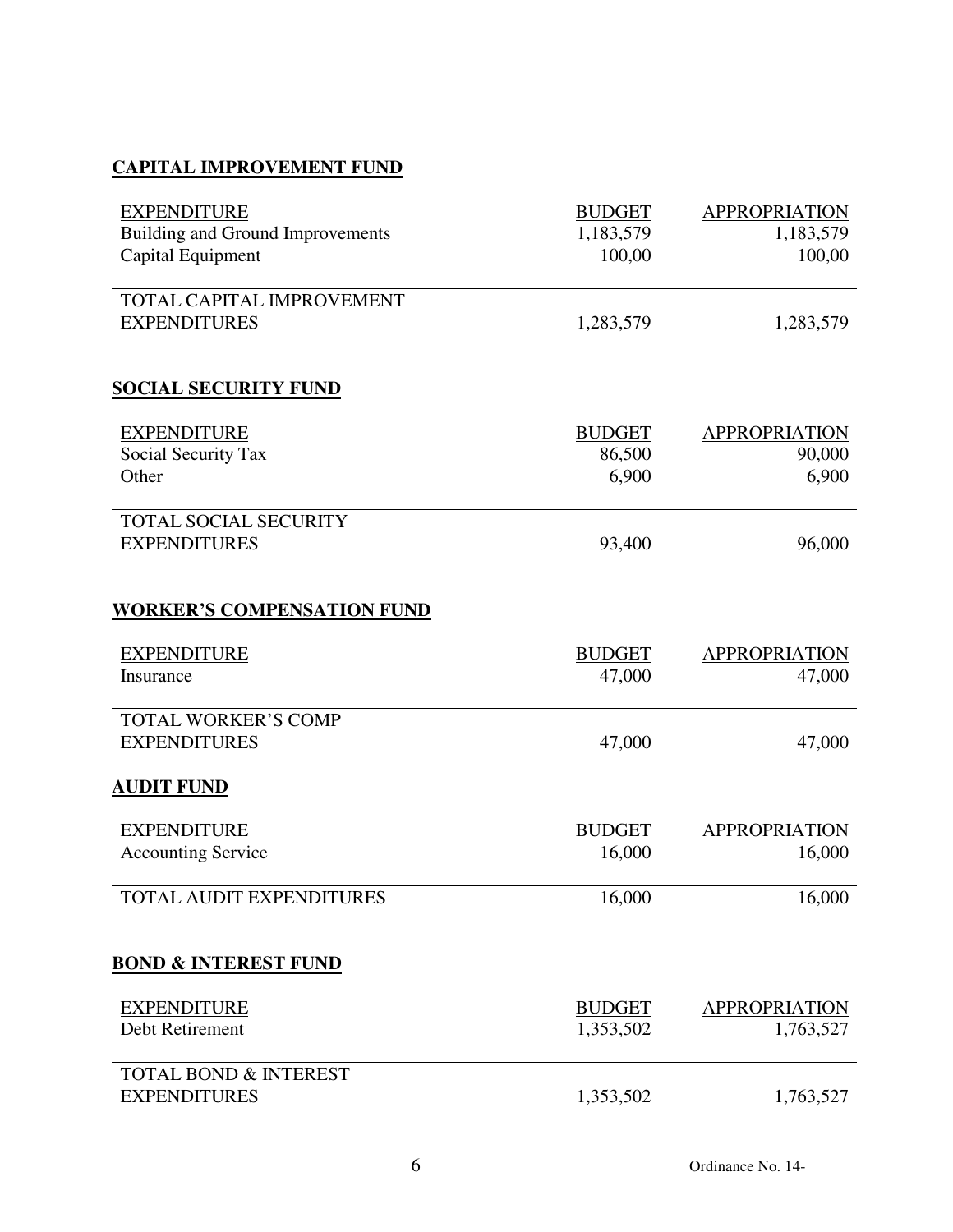# **IMRF FUND**

| <b>EXPENDITURE</b>                  | <b>BUDGET</b> | <b>APPROPRIATION</b> |
|-------------------------------------|---------------|----------------------|
| <b>IMRF</b>                         | 60,000        | 60,000               |
| <b>TOTAL IMRF EXPENDITURES</b>      | 60,000        | 60,000               |
| <b>LIABILITY FUND</b>               |               |                      |
| <b>EXPENDITURE</b>                  | <b>BUDGET</b> | <b>APPROPRIATION</b> |
| Insurance                           | 147,000       | 155,000              |
| <b>TOTAL LIABILITY EXPENDITURES</b> | 147,000       | 155,000              |
| PAVING & LIGHTING FUND              |               |                      |
| <b>EXPENDITURE</b>                  | <b>BUDGET</b> | <b>APPROPRIATION</b> |
| Road Repairs                        | 22,502        | 22,502               |
| <b>TOTAL PAVING &amp; LIGHTING</b>  |               |                      |
| <b>EXPENDITURES</b>                 | 22,502        | 22,502               |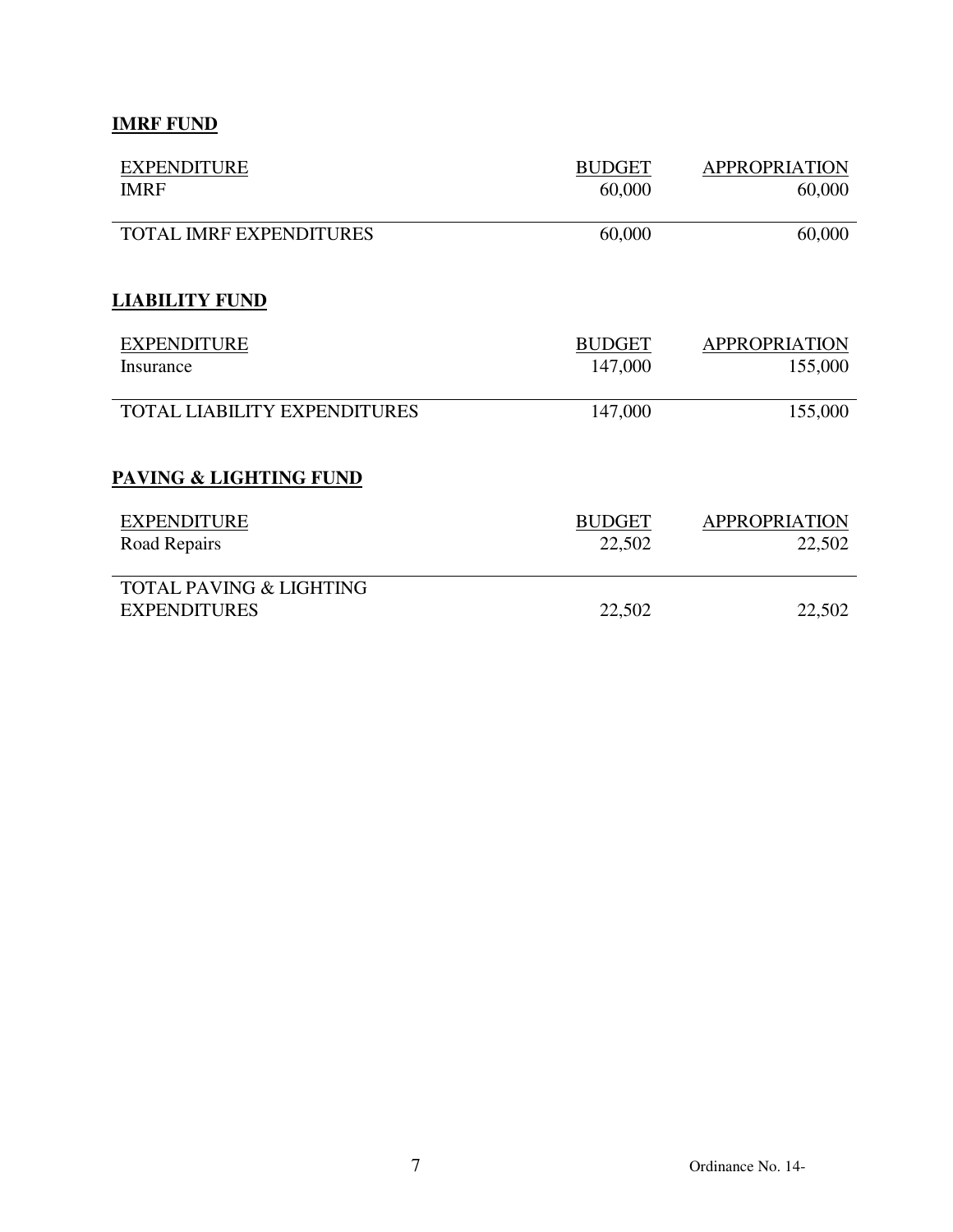## **COLLINSVILLE AREA PARK DISTRICT SUMMARY OF EXPENDITURES**

| General Corp              | 384,655   |
|---------------------------|-----------|
| Recreation                | 409,905   |
| Aqua                      | 577,700   |
| Museum                    | 141,240   |
| Golf                      | 817,100   |
| Capital Improvement       | 1,283,579 |
| Social Security           | 96,000    |
| Worker's Compensation     | 47,000    |
| Audit                     | 16,000    |
| Bond & Interest           | 1,763,527 |
| <b>IMRF</b>               | 60,000    |
| Liability                 | 155,000   |
| Paving & Lighting         | 22,502    |
| <b>TOTAL EXPENDITURES</b> | 5,774,208 |

### **ESTIMATED REVENUES**

| <b>Cash on Hand</b>          | 1,032,983 |
|------------------------------|-----------|
|                              |           |
| <b>Property Tax-Current</b>  | 2,605,792 |
| <b>Transfers</b>             | 900,223   |
| Admissions-Aquatic           | 427,000   |
| Golf-Fees                    | 230,000   |
| Golf-Leagues                 | 220,000   |
| <b>Other Grants</b>          | 217,000   |
| <b>Golf Snack Bar</b>        | 190,000   |
| Golf-Tournaments             | 100,000   |
| Reimbursements               | 59,350    |
| Rentals-Aquatic              | 50,000    |
| Gift Shop Sales-Golf         | 49,000    |
| <b>Rental Income</b>         | 46,500    |
| Program Fees                 | 38,800    |
| <b>Driving Range Sales</b>   | 30,000    |
| <b>Special Events</b>        | 27,040    |
| <b>Aquatic Concessions</b>   | 26,000    |
| <b>Field Rental Fees</b>     | 20,210    |
| <b>Swim Lessons</b>          | 16,700    |
| Other Income                 | 13,400    |
| Due to From                  | 6,828     |
| <b>Vending Machine Sales</b> | 4,900     |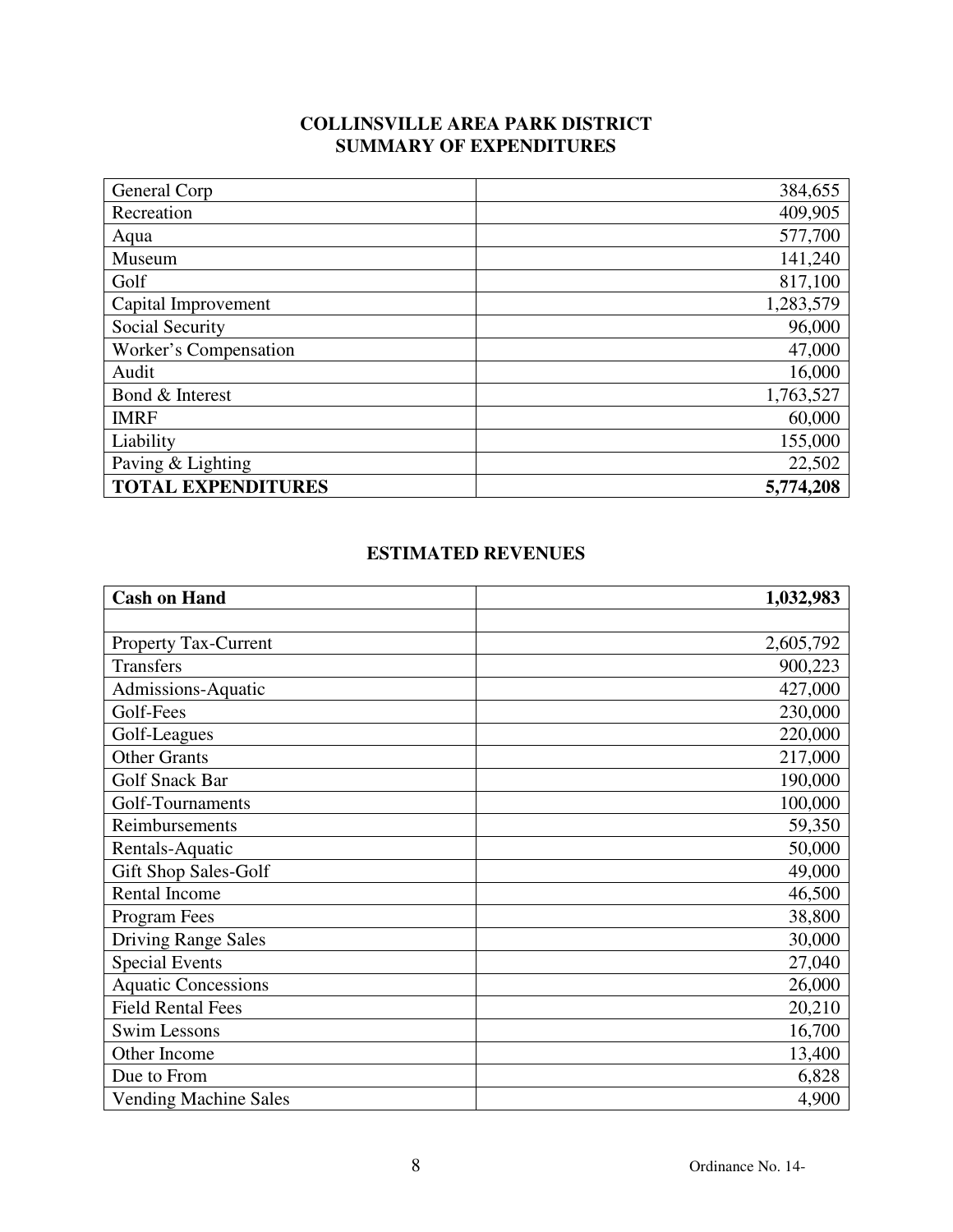| <b>Concession Receipts</b> | 4,500     |
|----------------------------|-----------|
| <b>Gift Certificates</b>   | 3,400     |
| Rental-Lockers             | 3,000     |
| Golf-Passes                | 900       |
| Interest Income            | 130       |
| <b>Resident ID Cards</b>   | 100       |
| <b>TOTAL REVENUE</b>       | 5,290,773 |

### **ESTIMATED ENDING BALANCE APRIL 30, 2015 \$ 549,548**

Each of said sums of money and the aggregate thereof are deemed necessary by the Board of Park Commissioners of the Collinsville Area Recreation District to defray the necessary expenses and liabilities of the foresaid District during the fiscal year beginning May 1, 2014 and ending April 30, 2015 for the respective purposes set forth.

**SECTION 3.** All unexpended balances of the appropriations for the fiscal year ending the  $30<sup>th</sup>$ day of April 2014 and prior years are hereby specifically re-appropriated for the same general purposes for which they were originally made and may be expended in making up any insufficiency of any other items provided in this appropriation ordinance, in making this appropriation in accordance with applicable law.

The receipts and revenues of the Collinsville Area Recreation District derived from sources other than taxation and not specifically appropriated, and all unexpended balances from the preceding fiscal year not required for the purposes for which they were appropriated and levied, shall constitute the General Corporate fund and shall first be placed to the credit of such fund.

**SECTION 4.** The following determinations have been made and are hereby made a part of the aforesaid budget:

- a) An estimate of the cash on hand at the beginning of the fiscal year is expected to be \$1,032,983.00.
- b) An estimate of the cash expected to be received during the fiscal year from all sources is \$5,290,773.00.
- c) An estimate of the expenditures contemplated for the fiscal year is \$5,774,208.00.
- d) An estimate of the cash expected to be on hand at the end of the fiscal year is \$549,548.00
- e) An estimate of the amount of taxes to be received during the fiscal year is \$2,605,792.00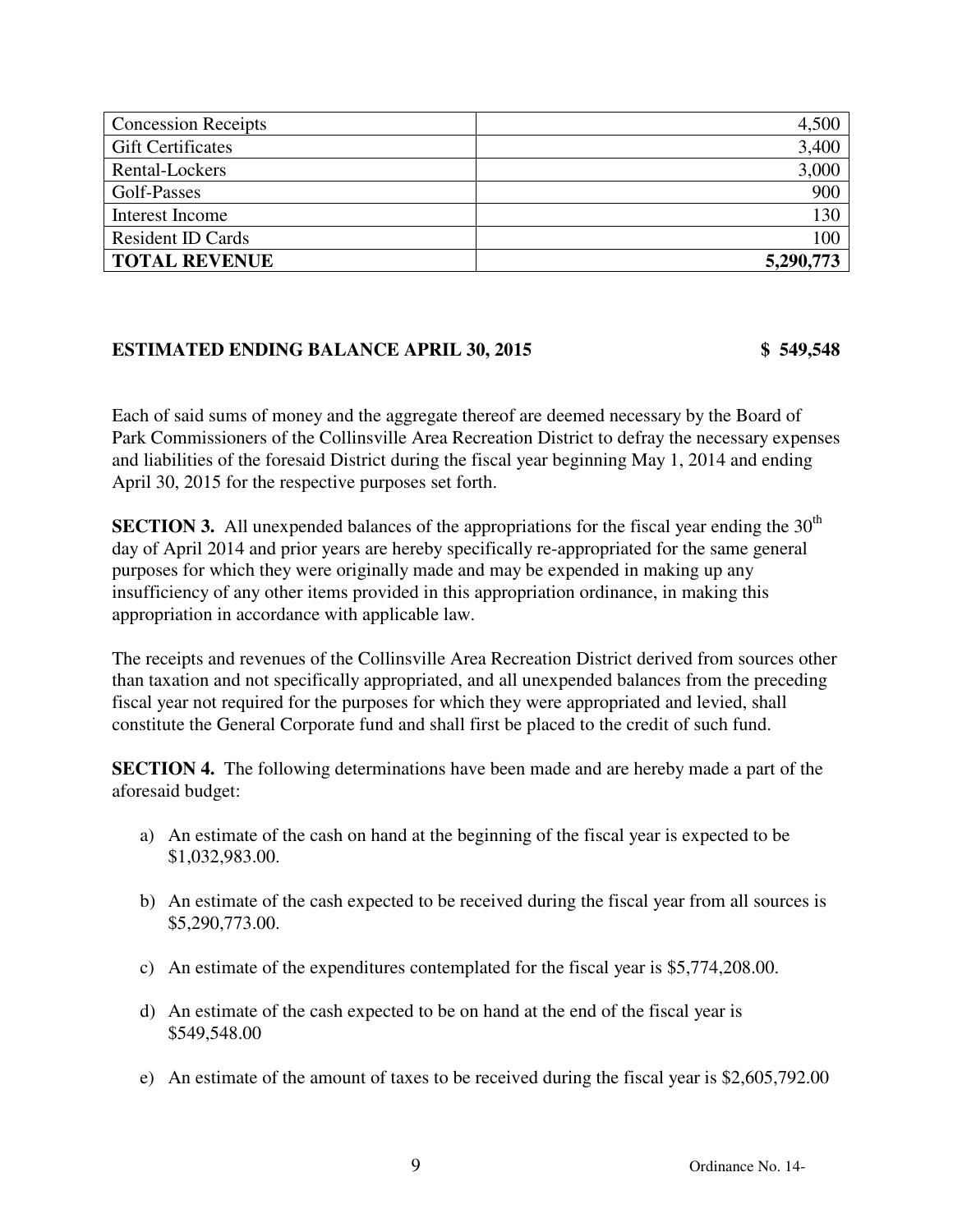**SECTION 5.** All ordinances or parts of ordinances conflicting with any of the provisions of this ordinance be and the same are hereby modified or repealed to the extent of such conflict. If any item or portion thereof of this Ordinance is for any reason held invalid, such decision shall not affect the validity of the remaining portion of such items or the remaining portion of this Ordinance.

**SECTION 6.** This Ordinance shall be in full force and effect immediately upon its passage and approval according to law.

PASSED this 17<sup>th</sup> day of June, 2014.

AYES: \_\_\_\_\_\_\_\_\_\_ ABSENT: \_\_\_\_\_\_\_\_\_\_

NAYS: \_\_\_\_\_\_\_\_\_\_ ABSTAIN: \_\_\_\_\_\_\_\_\_

### COLLINSVILLE AREA RECREATION DISTRICT:

By: $\frac{\text{y}}{\text{y}}$ 

 ( Seal ) David Tanzyus, President Board of Park Commissioners Collinsville Area Recreation District

ATTEST:

\_\_\_\_\_\_\_\_\_\_\_\_\_\_\_\_\_\_\_\_\_\_\_\_\_ Susan Zaber, Board Secretary